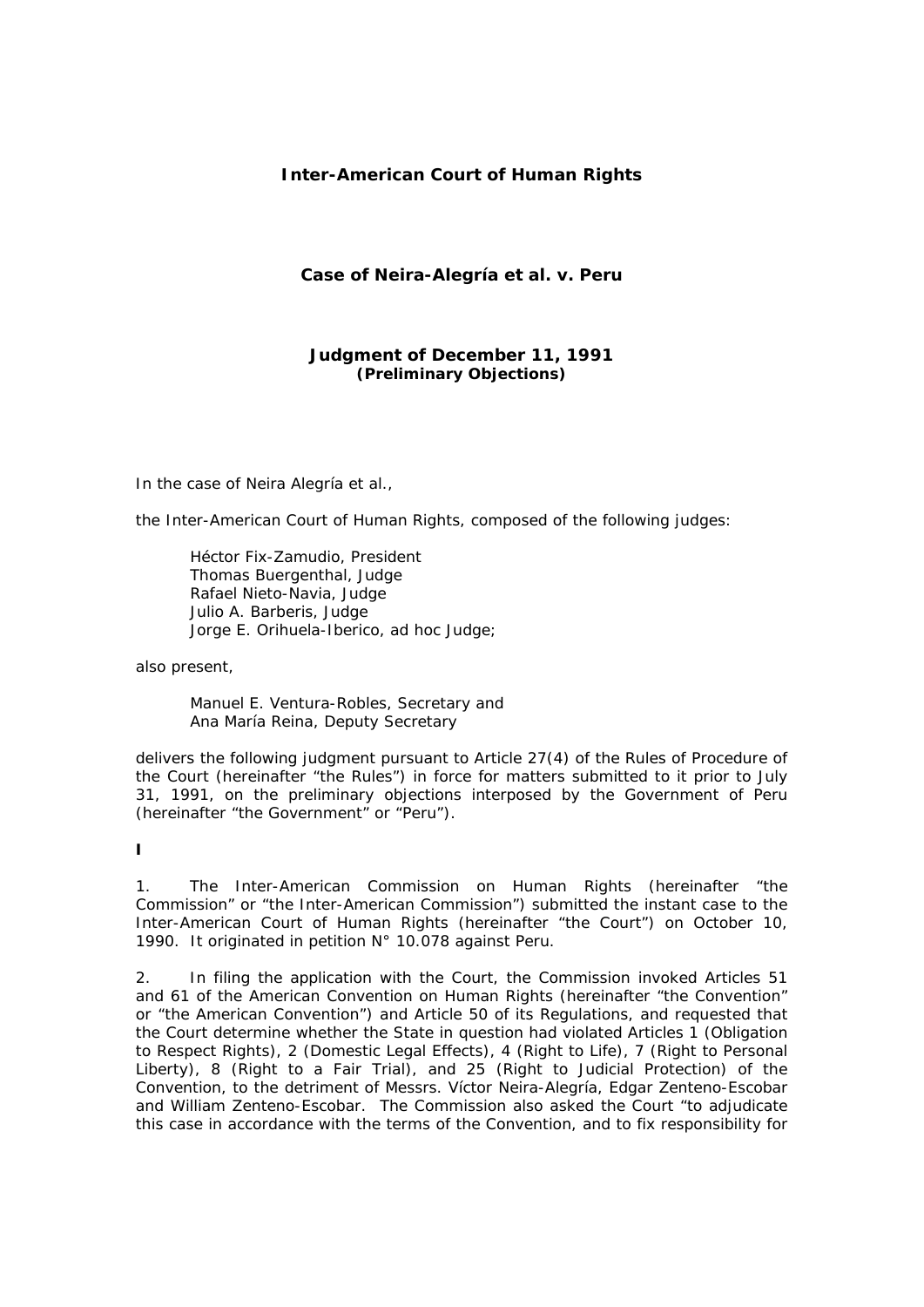*the violation described herein and award just compensation to the victim's next of kin."* The Commission named the following as its Delegates: Edith Márquez-Rodríguez, Executive Secretary; David J. Padilla, Assistant Executive Secretary; and Osvaldo N. Kreimer, Specialist of the Executive Secretariat.

3. On October 22, 1990, the Secretariat of the Court transmitted the Commission's application and the material annexed thereto to the Government.

4. On November 8, 1990, the Government appointed Minister Counselor Eduardo Barandiarán as its Agent. Subsequently, on January 2, 1991, it named a new Agent, Dr. Sergio Tapia-Tapia.

5. By Order of November 12, 1990, the President of the Court (hereinafter "the President"), in agreement with the Agent of Peru and the Delegates of the Commission and in consultation with the Permanent Commission of the Court (hereinafter "the Permanent Commission"), set March 29, 1991, as the deadline for the Commission's submission of the memorial provided for in Article 29 of the Rules and June 28, 1991, as the deadline for submission by the Government of the counter-memorial provided for in the same article.

6. On December 10, 1990, Peru appointed Dr. Jorge E. Orihuela-Iberico as *ad hoc* Judge.

7. The Commission submitted its memorial on March 28, 1991, and the Court received Peru's counter-memorial on June 27, 1991.

8. On June 26, 1991, the Agent for Peru interposed preliminary objections alleging *"lack of jurisdiction of the Commission"* and *"expiration of the time-limit for filing of the petition."* The President fixed July 31, 1991, as the deadline for the submission by the Commission, in writing, of its observations and conclusions on the preliminary objections. This communication was received at the Secretariat of the Court on July 31, 1991.

9. After consultation with the Permanent Commission, the President directed that a public hearing be convened for December 6, 1991, at 15:00 hours, at the seat of the Court, for the presentation of oral arguments on the preliminary objections.

10. On August 3, 1991, the President, at the request of the Government, ordered the Commission to transmit to the Court the relevant portion of the summary minutes of its Meeting 1057, held on May 14, 1990, at which the Commission resolved to declare as concluded the examination of the case and adopted Report N° 43/90. The Commission was also requested to provide the pertinent parts of the summary minutes of its 78th Session, at which it decided to submit the case to the Court, and to specify the date of the relevant meeting.

On October 18, 1991, the Secretariat of the Commission replied that

 the Commission was consulted about this order at its 80th regular session and resolved that this Commission's summary minutes are of a confidential and reserved nature. Nevertheless, the Commission places itself at the disposal of that Honorable Court and will provide it with such specific information as the Court deems necessary to order.

11. By note of November 14, 1991, the Government asked the Court to formally reiterate its request to the Commission to *"duly present the relevant parts of the*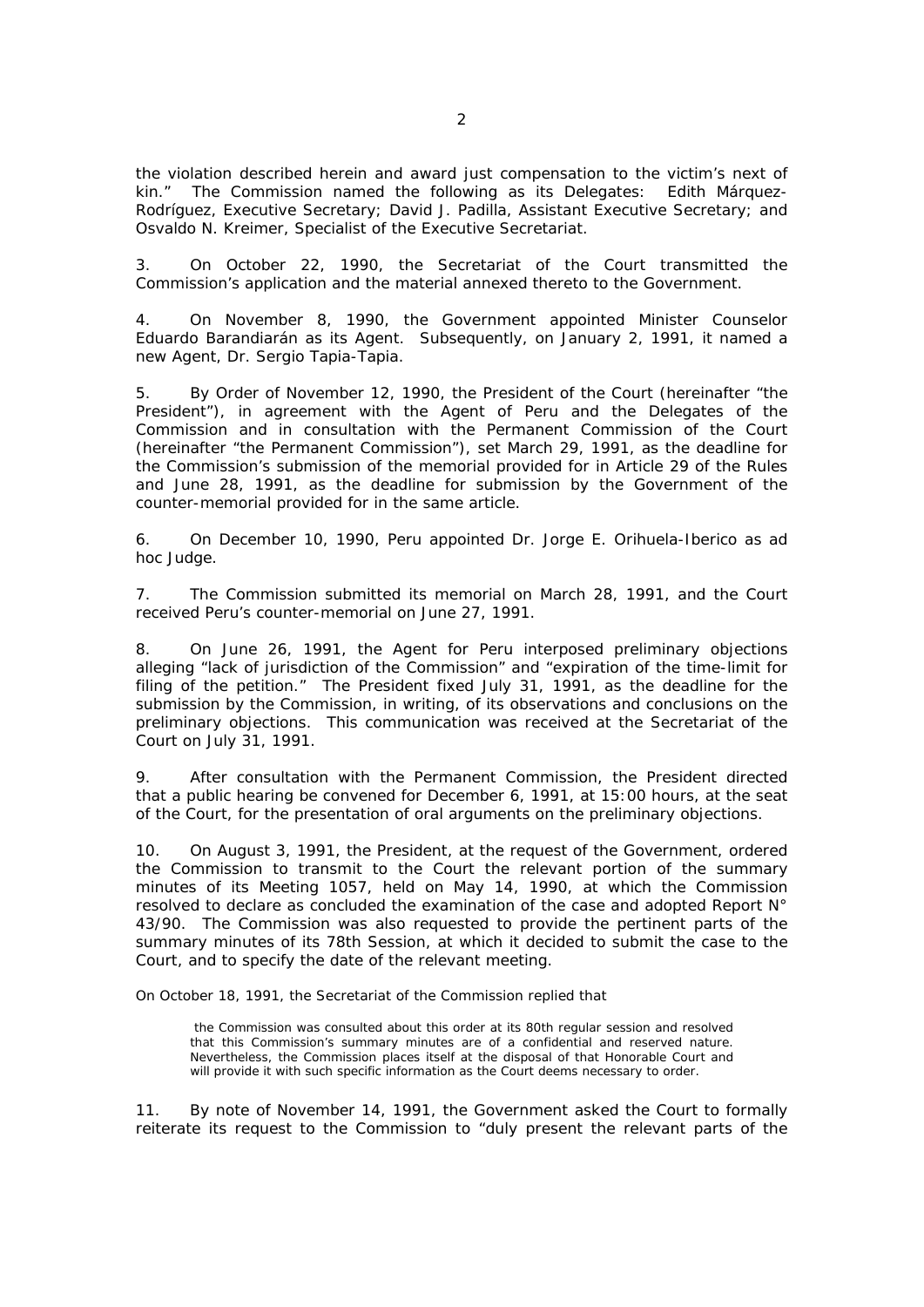*minutes [. . .] with the admonition that, in the event of noncompliance with the Court's order, the allegations of the Government of Peru shall be presumed to be true."* The President acceded to this request in a note dated December 3, 1991. In it, he explained to the Commission that he had requested the transmittal of the relevant portions of two of the summary minutes to which Article 22 of the Commision's Regulations refers because they spelled out the decisions the Commission had adopted; these decisions, in his opinion, could not be considered to be confidential. He also added that the failure to transmit the documents requested *"could have procedural consequences."*

12. The public hearing was held at the seat of the Court on December 6, 1991.

There appeared before the Court;

for the Government of Peru:

Sergio Tapia-Tapia, Agent

Eduardo Barandiarán, Minister Counselor;

for the Inter-American Commission on Human Rights:

Oscar Luján-Fappiano, Delegate

David J. Padilla, Delegate

Carlos Chipoco, Adviser

José Miguel Vivanco, Adviser

Silvio Campana, Adviser.

13. At this hearing, the Commission supplied the dates that had been requested by the President in his notes of August 3 and December 3, 1991 **(***supra* **10 and 11)**. Mr. Fappiano stated: " [. . .] *I formally declare that the decision was adopted on October 5th and that the relevant portion of the minutes reads as follows: to confirm the decision to submit the case to the Court because the deadline has expired and the declarations of the Government of Peru are not satisfactory."* He also stated:

[. . .] Mr. President, the Commission's report was delivered on May 14, 1990, as recorded in the minutes for that day and for the following day, May 15. The relevant portion of the minutes repeats what is contained in the concluding part of the report itself: to submit the case to the consideration, to the jurisdiction of the Court, unless the Government of Peru resolves the matter within the three months indicated in the previous paragraph. All this we acknowledge.

## **II**

14. According to the petition filed with the Commission, on June 18, 1986, Víctor Neira-Alegría, Edgar Zenteno-Escobar and William Zenteno-Escobar were being held in detention at the San Juan Bautista penal establishment, also known as "El Frontón", having been charged with the commission of alleged terrorist acts. On that date, a mutiny occurred in the prison. In order to quell the uprising, the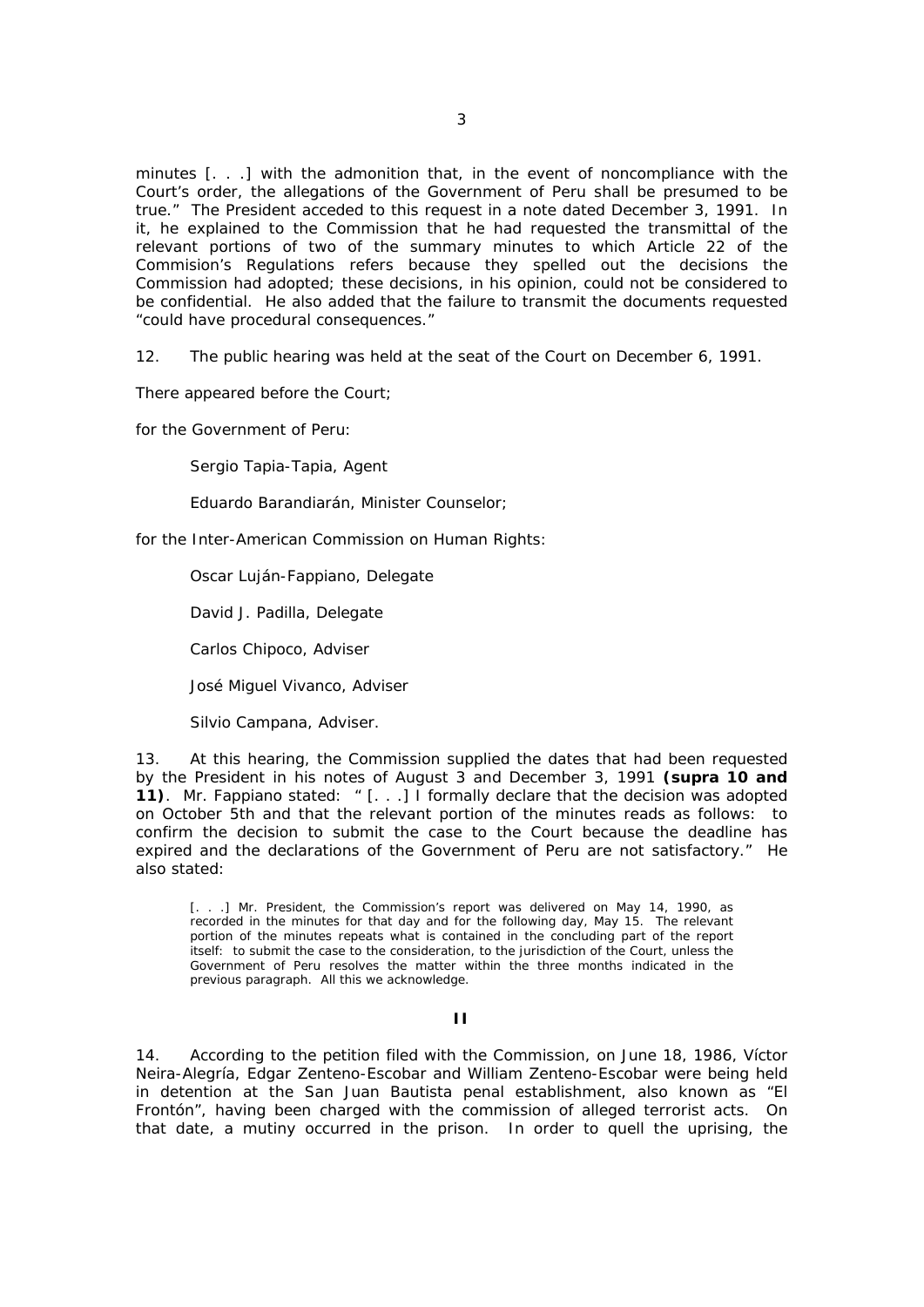Government, by Supreme Decree Number 006-86-JUS, placed the prison under the control of the Joint Staff of the Armed Forces. The penitentiary thus became a restricted military zone. Since that time, that is, the date on which the Armed Forces took action to put down the mutiny, the persons listed above have dissappeared; their next of kin have never seen or heard from them again.

15. The June 18, 1986 record drawn up by the authorities of the National Penitenciary Institute, whose powers over that prison were suspended pursuant to the aforementioned Supreme Decree, certifies that on that date there were 152 detainees in the San Juan Bautista Prison, all of them alive. The three detainees identified in the petition were among this number.

16. On September 8, 1987, the Commission admitted the petition, acknowledged receipt thereof and requested pertinent information from the Government, including information bearing on the question of whether domestic remedies had been exhausted. When the Peruvian Government failed to reply, the Commission repeated its request for information four times (January 11 and June 7, 1988, February 23 and June 9, 1989), in accordance with the procedure provided for in Article 42 of its Regulations.

On June 26, 1989, the Peruvian Government sent the Commission a general reply that referred to several cases pending before that body. The Government did not, however, specifically address the matter of exhaustion of domestic remedies in the instant case.

17. On September 25, 1989, the Commission conducted a hearing which was attended by representatives of the petitioners and of the Government. The former provided details about the events that took place in El Frontón on June 18 and 19, 1986, and particularly about the way in which the uprising was suppressed. The representatives of the Government, however, refrained from making any observations.

18. On September 29, 1989, the Government sent the Commission a communication. It reads in part as follows:

As for [case] 10.078, [which], as is public knowledge, is currently being dealt with by the Special Military Tribunal of Peru in accordance with the laws in force, it must be pointed out that the State's domestic jurisdiction has not been exhausted. Consequently, it would be advisable for the IACHR to await the final outcome of [this case] before making a definitive decision.

19. The Commission examined the instant case during its 77th Regular Session and approved Resolution N° 43/90 of June 7, 1990, the operative part of which reads as follows:

- 1. To declare that the complaint of the present case is admissible.
- 2. To declare that a friendly solution to the present case is inappropriate.

 3. To declare that the Government of Peru has not fulfilled its obligations with respect to human rights and the guarantee imposed by Articles 1 and 2 of the Convention.

 4. To declare that the Government of Peru has violated the right to life recognized in Article 4, the right to personal liberty enshrined in Article 7, the judicial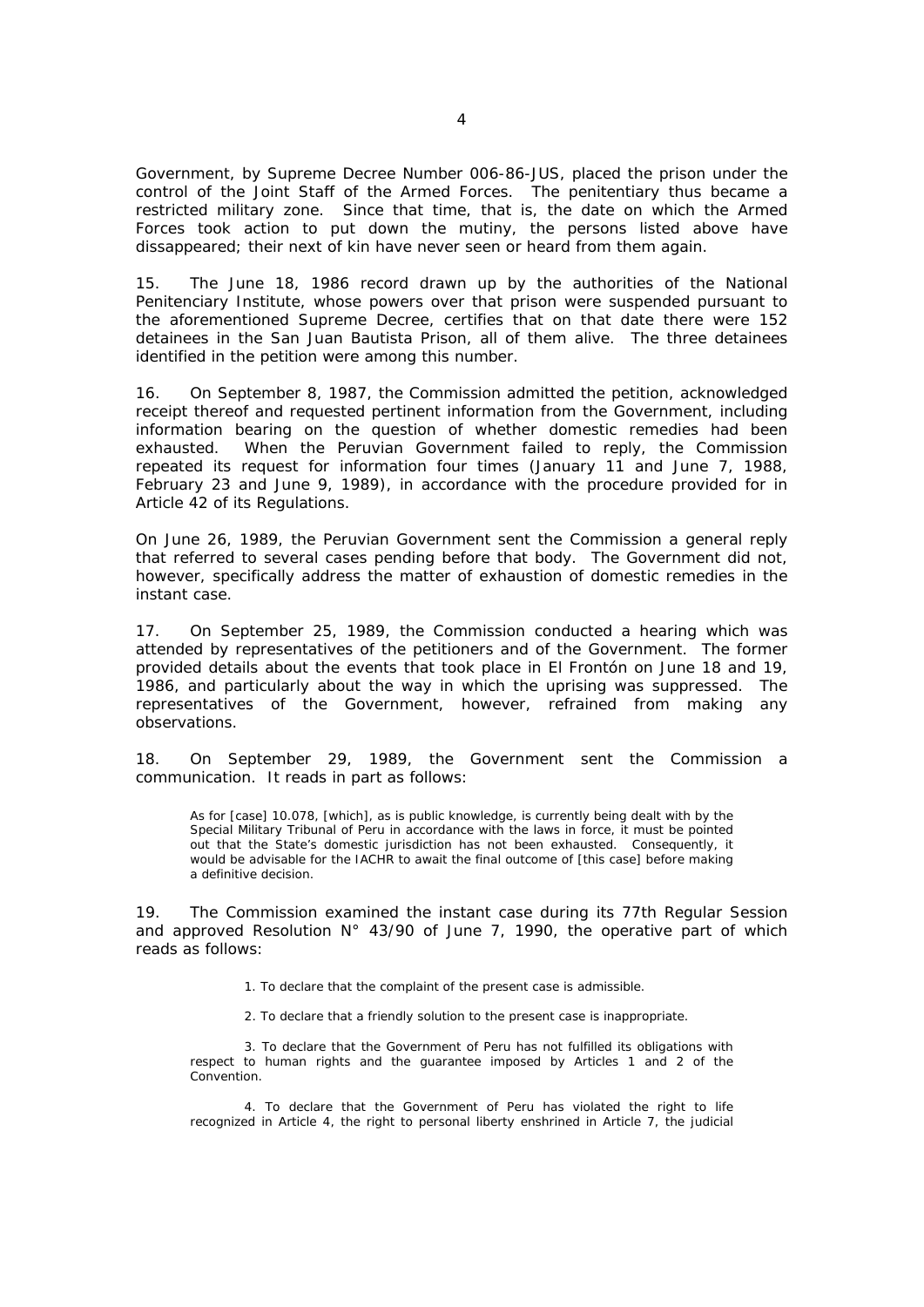guarantees of Article 8, and the right of judicial protection found in Article 25, all from the American Convention of Human Rights, as a consequence of the acts which occurred in the San Juan Bautista Prison, in Lima, on June 18, 1986, that led to the disappearance of Víctor Neira-Alegría, Edgar Zenteno-Escobar, and William Zenteno-Escobar.

 5. To formulate the following recommendations for the Government of Peru (Convention Article 50(3) and Article 47 of the Inter-American Commission on Human Rights' Regulations):

 a. Peru must fulfill Articles 1 and 2 of the Convention adopting an effective recourse that guarantees the fundamental rights in the cases of forced or involuntary disappearance of individuals;

 b. Conduct a thorough, impartial investigation into the facts object of the complaint, so that those responsible may be identified, brought to justice and receive the punishment prescribed for such heinous acts, and determine the situation of the individuals whose dissappearance has been denounced;

 c. Adopt the necessary measures to prevent similar acts from occurring in the future;

 d. Make necessary reparations for the violations of rights previously indicated and pay just indemnity to the victims' families.

 6. To transmit the present report to the Government of Peru so that the latter may make any observations it deems appropriate within 90 days from the date it is sent. Pursuant to Art. 47(6) of the Commission's Regulations, the parties are not authorized to publish the present report.

 7. To submit the present case to the Inter-American Court of Human Rights unless the Government of Peru solves the matter within the three months allotted in the previous paragraph.

20. The Commission transmitted the resolution to the Government on June 11, 1990, and informed it that the time-limit specified therein commenced on the aforementioned date.

21. By a note dated August 14, 1990, the Government requested of the Commission, *"because of the few days that have elapsed since the new Adminstration of Peru assumed power and pursuant to Article 34, paragraph 6, of the Regulations of the IACHR* [. . .], a 30-*day extension to enable it to fully comply with the Commission's recommendations."*

In a note dated August 20, 1990, the Commission granted the requested 30 day extension, to commence on September 11, 1990.

22. By note of September 24, 1990, the Government informed the Commission that, in its judgment, the exhaustion of domestic remedies in the instant case had occurred on January 14, 1987. On that date, the judgment of the Court of Constitutional Guarantees denying the petitioners' claim was published in the Official Gazette "El Peruano." Peru therefore asserted that when the petition was filed with the Commission, more than six months had elapsed since the exhaustion of domestic remedies, which is the time-limit fixed in Article 46 of the Convention for lodging petitions or communications with the Commission. The aforementioned note states the following:

[. . .] Consequently, the Government of Peru is of the opinion that the Commission, motu propio (*sic*), should have declared the petition inadmissible, pursuant to Article 47 paragraph a. of the Convention on Human Rights, which provides that the Commission shall act accordingly when: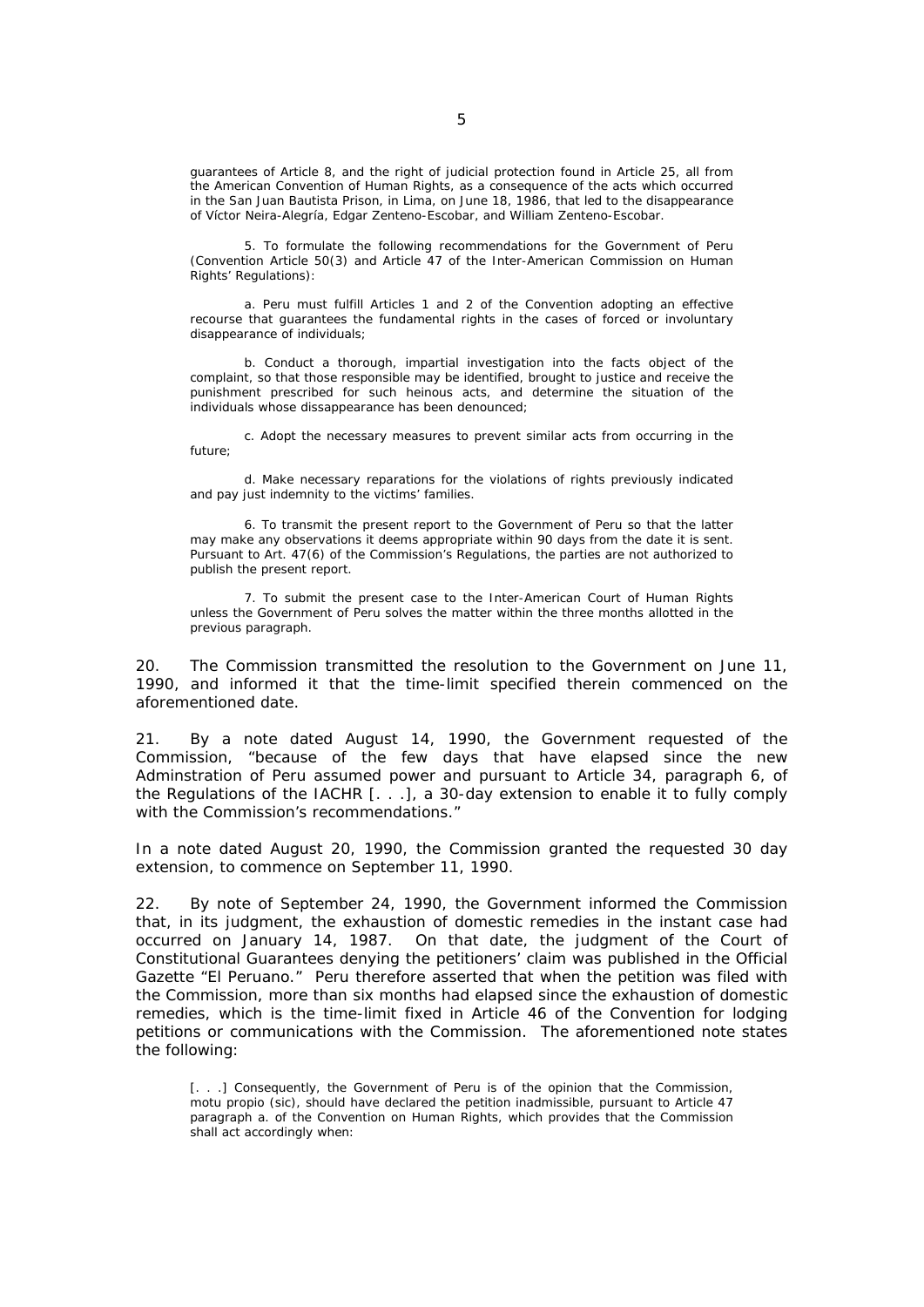'Any of the requirements indicated in Article 46 has not been met.'

23. The Commission analyzed the Government's note during its 78th Session and agreed to confirm its decision to submit the case to the Court.

## **III**

24. The Court has jurisdiction to hear the instant case. Peru has been a State Party to the Convention since July 28, 1978. It accepted the contentious jurisdiction of the Court, to which Article 62 of the Convention refers, on January 21, 1981.

## **IV**

25. The Court will now examine the preliminary objections interposed by the Government.

26. In its first objection, the Government contends that, pursuant to Article 46, paragraph 1 (b) of the American Convention, one of the requirements for admissibility of a petition by the Commission is that it be lodged within a period of six months from the date on which the party alleging violation of his rights was notified of the final judgment of the domestic courts. If this requirement were not met, the Commission would lack jurisdiction to pursue the case.

27. In the instant case, the petition was filed with the Inter-American Commission on September 1, 1987, according to the Peruvian Government, and on August 31 of that year, according to the Commission's memorial. This one-day discrepancy in the assertions of each of the parties is legally irrelevant to the resolution of the instant case. The Court does not deem it necessary, therefore, to address this issue.

28. The Government contends in its preliminary objections and reiterated at the hearing of December 6, 1991, that the domestic remedies interposed by the petitioners were exhausted when they received notice of the judgment of the Court of Constitutional Guarantees through its publication in the Official Gazette, that is, on January 14, 1987. The Government adds that under Article 46 of Law N° 23385, which governs the activities of that tribunal, a judgment rendered by it has the effect of exhausting domestic remedies.

The foregoing assertion by the Peruvian Government is not consistent with its prior statement to the Commission, contained in its note of September 29, 1989 **(***supra* **18)**.

29. It follows from the above that on September 29, 1989, Peru contended that domestic remedies had not been exhausted, but that a year later, on September 24, 1990, it asserted the contrary to the Commission, as it now does to the Court. International practice indicates that when a party in a case adopts a position that is either beneficial to it or detrimental to the other party, the principle of estoppel prevents it from subsequently assuming the contrary position. Here the rule of *non concedit venire contra factum proprium* applies.

It could be argued in this case that the proceedings before the Special Military Tribunal do not amount to a real remedy or that that tribunal cannot be deemed to be a court of law. Here neither of these assertions would be relevant. What is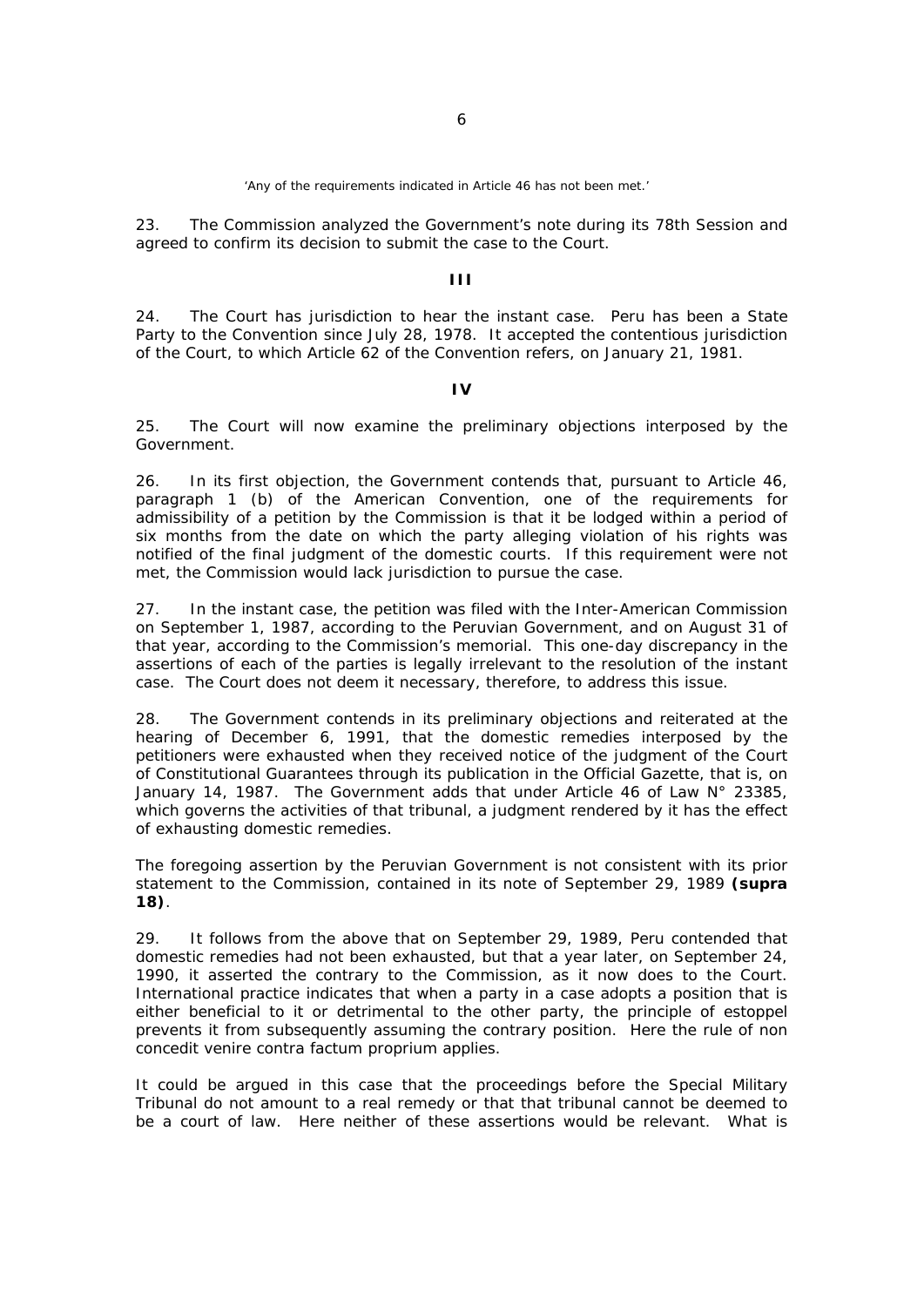important, however, is that as far as concerns the exhaustion of domestic remedies the Government has made two contradictory statements about its domestic law. Regardless of the veracity of either of these statements, that contradiction affects the procedural situation of the other party.

30. This contradiction has a direct bearing on the inadmissibility of petitions lodged after the *"period of six months from the date on which the party alleging violation of his rights was notified of the final judgment"* (Art. 46(1)(b) of the Convention) with regard to the exhaustion of domestic remedies.

In fact, since that period depends on the exhaustion of domestic remedies, it is for the Government to demonstrate to the Commission that the period has indeed expired. Here, again, the Court's earlier decision regarding the waiver of nonexhaustion of domestic remedies is relevant:

Generally recognized principles of international law indicate, first, that this is a rule that may be waived, either expressly or by implication, by the State having the right to invoke it, as this Court has already recognized (see **Viviana Gallardo et al**., Judgment of November 13, 1981, No. G 101/81. Series A, para. 26). Second, the objection asserting the non-exhaustion of domestic remedies, to be timely, must be made at an early stage of the proceedings by the State entitled to make it, lest a waiver of the requirement be presumed. Third, the State claiming non-exhaustion has an obligation to prove that domestic remedies remain to be exhausted and that they are effective. **(***Velásquez Rodríguez Case, Preliminary Objections***, Judgment of June 26, 1987. Series C No. 1, para. 88;** *Fairén Garbi and Solís Corrales Case, Preliminary Objections***, Judgment of June 26, 1987. Series C No. 2, para. 87;** and, *Godínez Cruz Case, Preliminary Objections***, Judgment of June 26, 1987. Series C No. 3, para. 90.)**

31. For the above reasons, Peru cannot validly interpose in these proceedings the objection of lack of jurisdiction based on Article 46, paragraph (1)(b) of the Convention.

32. The Government has interposed another preliminary objection based on the fact that the Commission submitted the case to the Court after the expiration of the term specified in Article 51, paragraph (1), of the American Convention. Under that provision, the Commission has a period of three months from the date of the transmittal of the report to the Government concerned in which to submit a case. After that period, the Commission no longer has the power to do so.

In the instant case, Report Nº.43/90 was transmitted to Peru on June 11, 1990. The case was referred to the Court on October 10 of that same year. Peru contends that since the three month period which commenced on June 11 had elapsed, the Commission no longer had the right to submit the case.

33. There exists no disagreement between the parties as to the dates mentioned above. Since Report N° 43/90 was transmitted to the Government of Peru on June 11, 1990, the Commission should have submitted the matter to the Court within the period of three months following that date.

On August 14, 1990, before that period had expired, Peru requested a 30 day extension from the Commission **(***supra* **21)**. By note of August 20, 1990, the latter granted the requested extension as of September 11, 1990.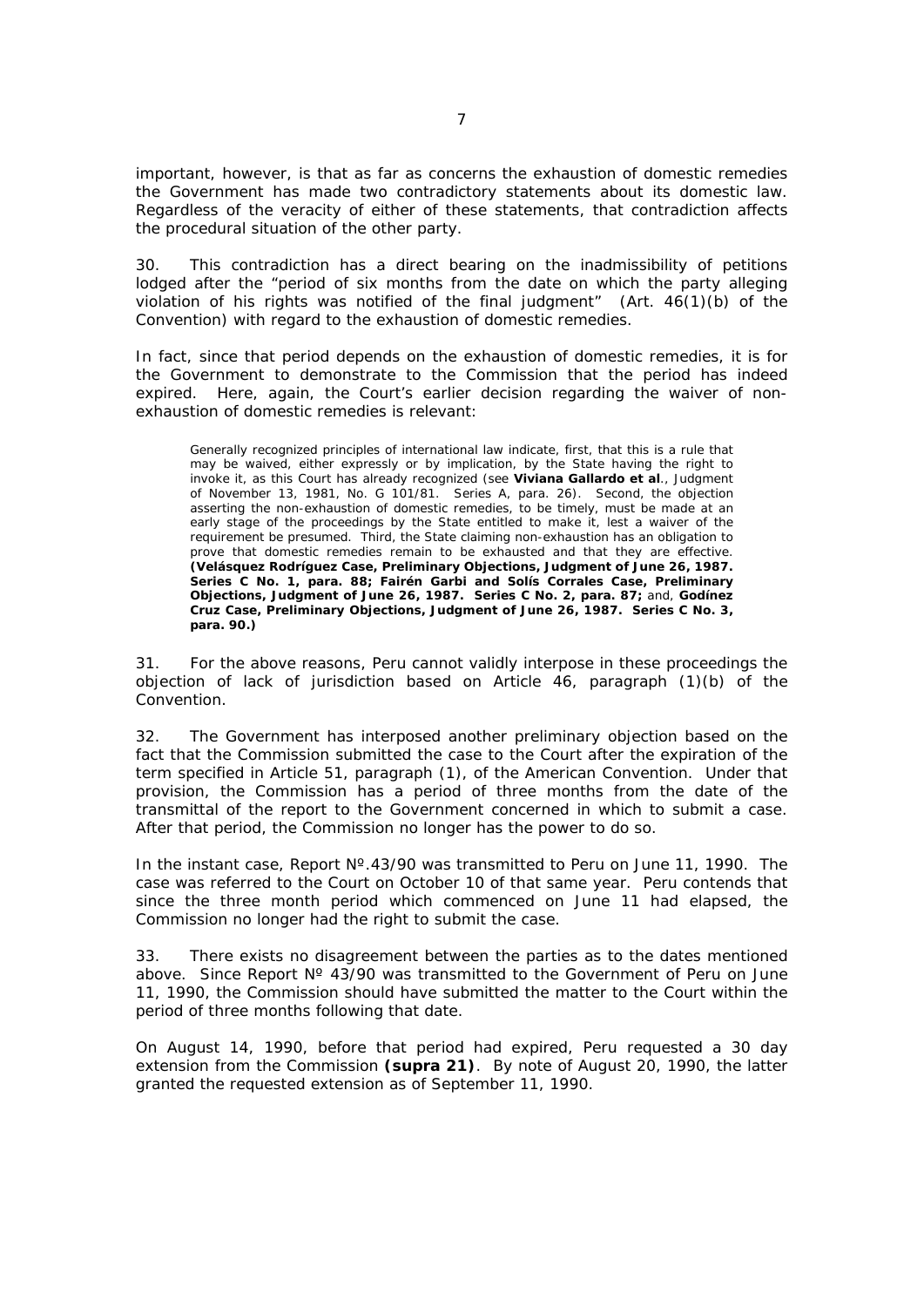34. It follows that the original period of three months was extended by the Commission at the request of Peru. In accordance with elementary principles of good faith that govern all international relations, Peru cannot invoke the expiration of a time-limit that was extended at its own behest. Therefore, the Commission's submission of the case cannot be deemed to have been untimely; on the contrary, the matter was submitted within the period granted to the Government at its own request (See *Velásquez Rodríguez Case, Preliminary Objections***, supra 30, para. 72;** *Fairén Garbi and Solís Corrales Case, Preliminary Objections***, supra 30, para. 72;** and, *Godínez Cruz Case, Preliminary Objections***, supra 30, para. 75)**.

35. Peru cannot now also assert, as it did at the hearing, that the Commission lacked jurisdiction to grant the extension of the three month period which the Government itself had requested, since principles of good faith dictate that one may not request something of another and then challenge the grantor's powers once the request has been complied with.

**V** 

Now, therefore,

# **THE COURT,**

by four votes to one,

rejects the objections interposed by the Government of Peru.

Jorge E. Orihuela-Iberico, *ad hoc* Judge, dissenting.

Done in Spanish and English, the Spanish text being authentic. Read at the public hearing held at the seat of the Court in San Jose, Costa Rica, on December 11, 1991.

> Héctor Fix-Zamudio President

Thomas Buergenthal **Rafael Nieto-Navia Rafael Nieto-Navia** 

Julio A. Barberis Jorge E. Orihuela-

Iberico

Manuel E. Ventura-Robles **Secretary** 

So ordered,

Héctor Fix-Zamudio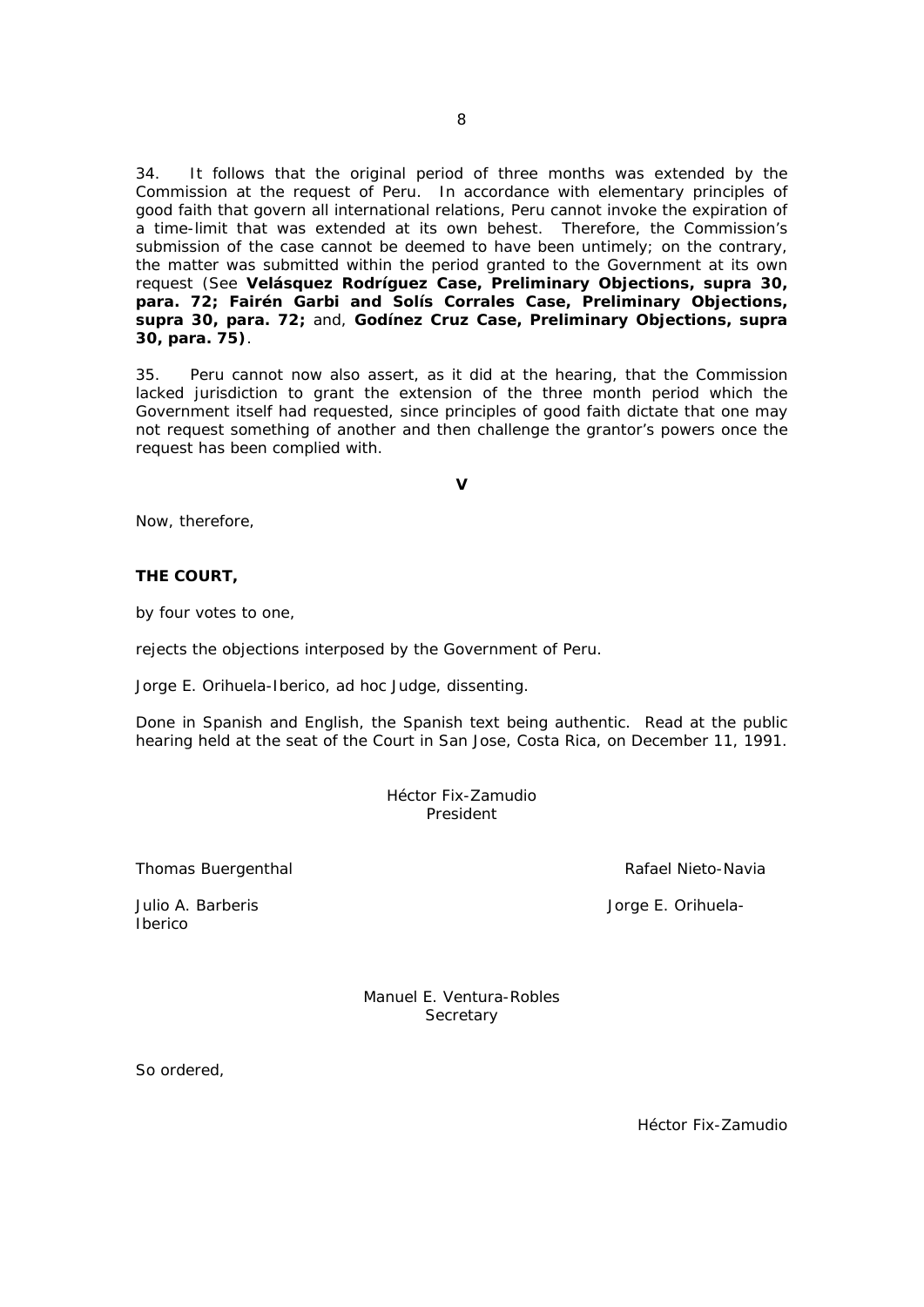## President

Manuel E. Ventura-Robles **Secretary** 

\_\_\_\_\_\_\_\_\_\_\_\_\_\_\_\_\_\_\_\_\_\_

Although Judge Sonia Picado-Sotela took part in the public hearing held on December 6, 1991, her signature does not appear on this judgment because she was absent from the seat of the Court when it was signed.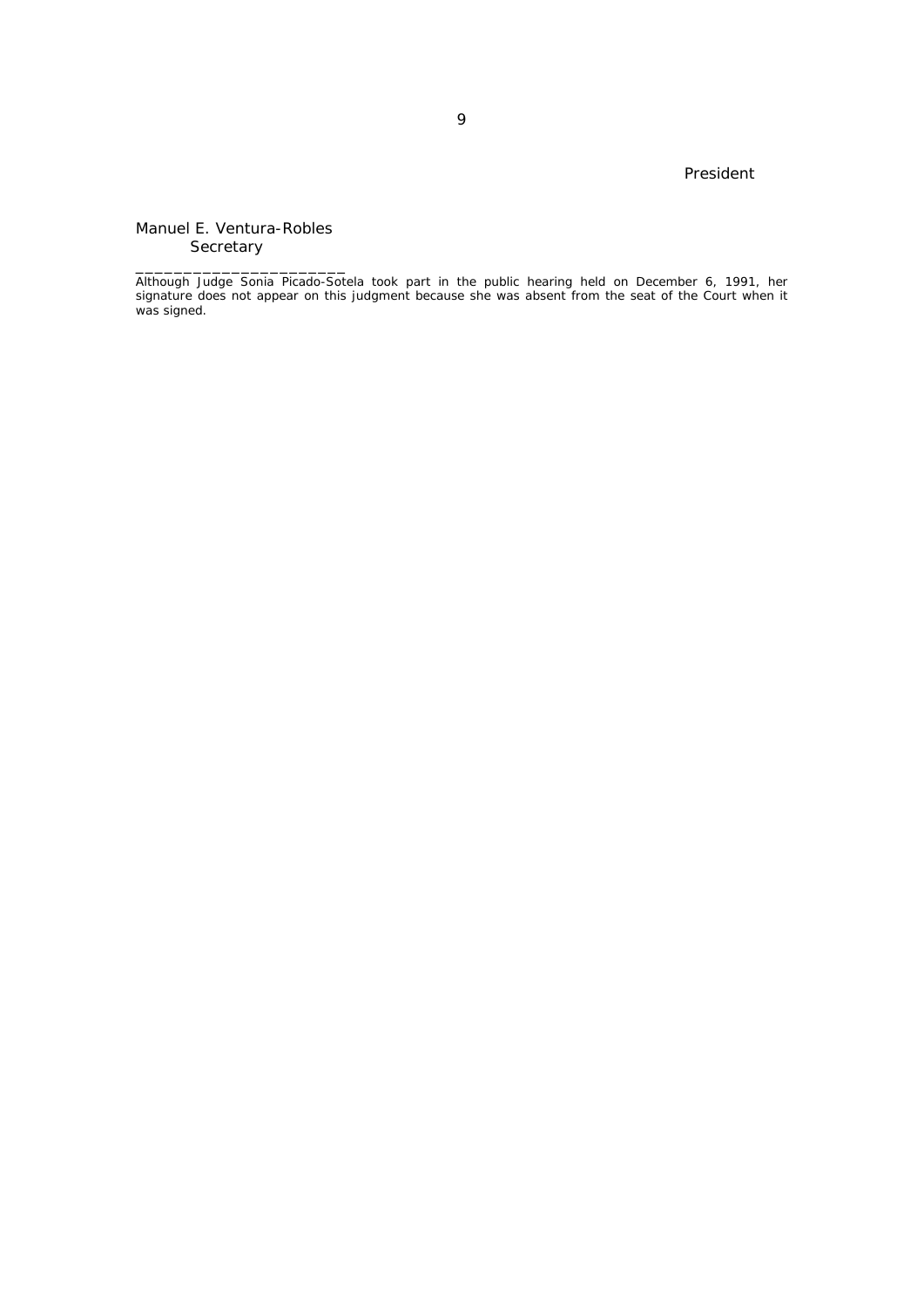**Dissenting Opinion of Judge** *ad hoc* **Dr. Jorge E. Orihuela-Iberico** 

**on the Preliminary Objection of Lack of Jurisdiction of the Commission** 

**In the Case of Neira Alegría** *et al.* 

- **I. Facts**
- **II. Normative Provisions**
- **III. Case Law**
- **IV. Conclusions and Vote**
- **I. Facts**
- A) The petition or complaint
- 1. Prior to presentation of the complaint to the Commission:

1.1. Petition for habeas corpus processed in three stages before the Judiciary, starting on July 16, 1986, and concluding on August 25, 1986.

1.2. Appeal before the Court of Constitutional Guarantees processed between September 22, 1986, and December 5, 1986.

Notified in the Offical Gazette "El Peruano" on January 14, 1987.

2. Point 1 above shows that the petitioner fulfilled the requirement stipulated in Article 46(1)(a) of the Convention.

3. The main case file contains repeated statements regarding the exhaustion of domestic remedies by the petitioners:

3.1. On page 246 they state *"whereupon domestic remedies were exhausted"* after the decision of the Court of Constitutional Guarantees; and

3.2. On page 208 *"whereupon domestic remedies were exhausted."*

B) The presentation of the petition or complaint to the Commission.

Submitted in a document dated Washington, August 31, 1987, and received by the Commission on September 1, 1987, as shown on page 252 of the main case file. Acknowledged to be true in point one of the Index of Attachments compiled by the Commission together with the submission to the Court of October 16, 1990, which appears on page 254 of that same case file.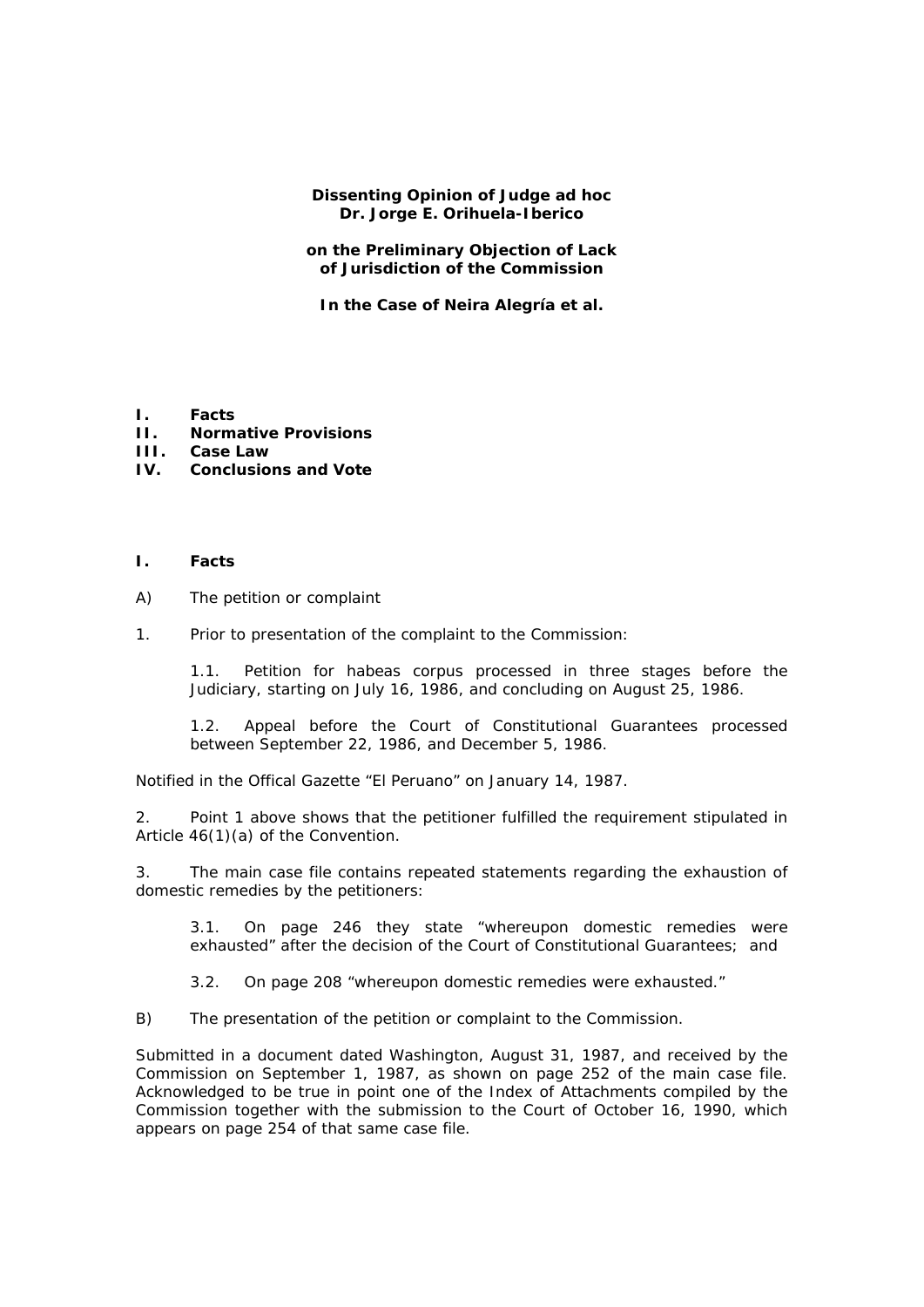## **II. Normative Provisions**

## 1. Convention

#### PREAMBLE

[. . .]

Considering that the Third Special Inter-American Conference (Buenos Aires, 1967) approved the incorporation into the Charter of the Organization itself of broader standards with respect to economic, social, and educational rights and resolved that an inter-American convention on human rights should determine the structure, competence, and procedure of the organs responsible for these matters [. . .]

[. . .]

#### Article 29. Restriction Regarding Interpretation

No provision of this Convention shall be interpreted as:

a) permitting any State Party, group, or person to suppress the enjoyment or exercise of the rights and freedoms recognized in this Convention or to restrict them to a greater extent than is provided for herein;

[. . .]

#### Section 3. Competence

#### Article 46

 1. Admission by the Commission of a petition or communication lodged in accordance with Articles 44 or 45 shall be subject to the following requirements:

- a) that the remedies under domestic law have been pursued and exhausted in accordance with generally recognized principles of international law;
- b) that the petition or communication is lodged within a period of six months from the date on which the party alleging violation of his rights was notified of the final judgment;
- [. . .]

#### Article 47

 The Commission shall consider inadmissible any petition or communication submitted under Articles 44 or 45 if:

- a) any of the requirements indicated in Article 46 has not been met;
- [. . .]
- c) the statements of the petitioners or of the state indicate that the petition or communication is manifestly groundless or obviously out of order [. . .]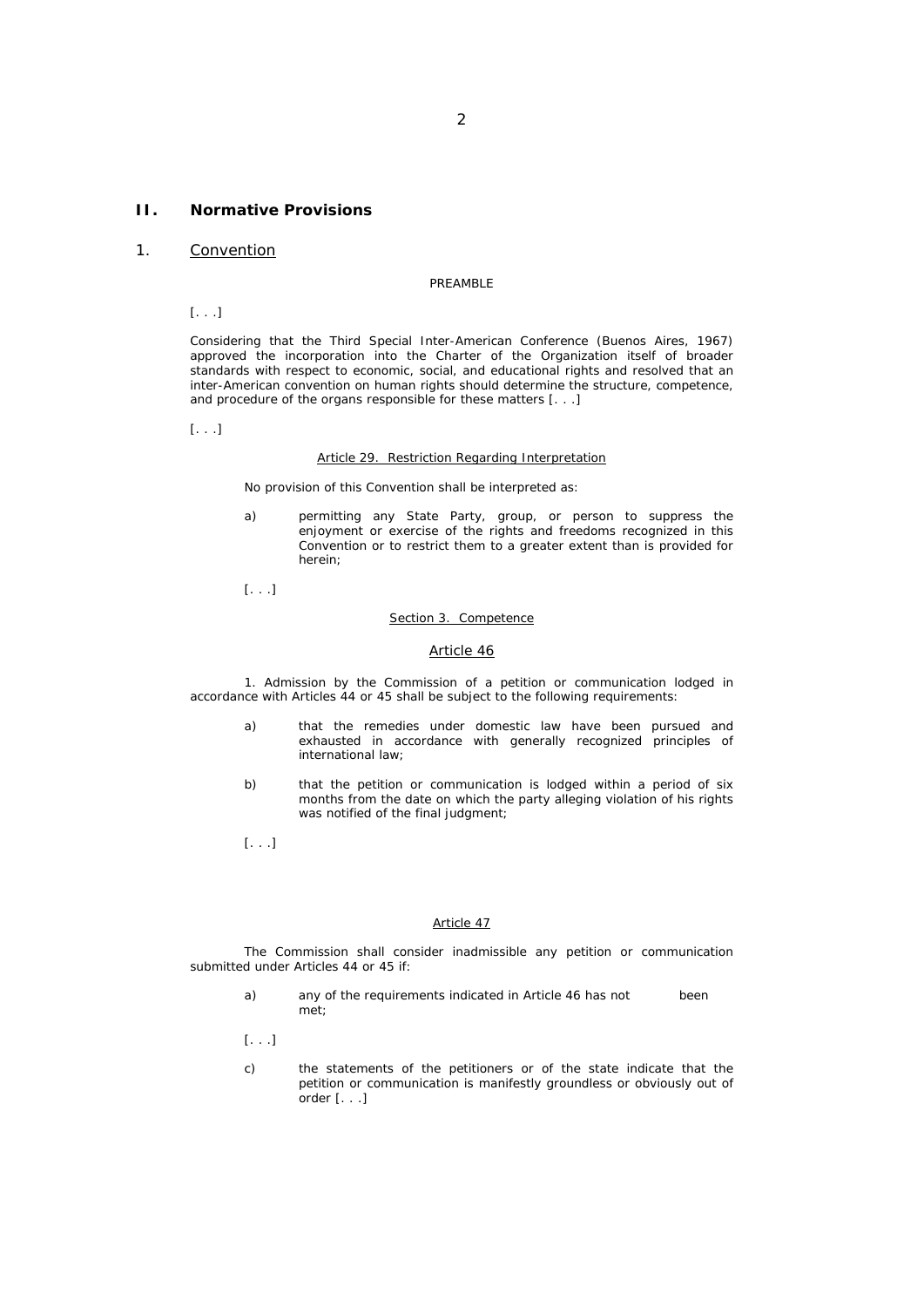## 2. Statute of the Commission

## IV. FUNCTIONS AND POWERS

[. . .]

#### Article 19

 With respect to the States Parties to the American Convention on Human Rights, the Commission shall discharge its duties in conformity with the powers granted under the Convention and in the present Statute, and shall have the following powers in addition to those designated in Article 18:

a. to act on petitions and other communications, pursuant to the provisions of Article 44 to 51 of the Convention;

[. . .]

## 3. Regulations of the Commission

#### Article 14. Functions of the Secretariat

[. . .]

 2. The Secretariat shall receive petitions addressed to the Commission and, when appropriate, shall request the necessary information from the governments concerned and, in general, it shall make the necessary arrangements to initiate any proceedings to which such petitions may give rise.

[. . .]

#### TITLE II PROCEDURES

### CHAPTER I GENERAL PROVISIONS

[. . .]

#### Article 30. Initial Processing

 1. The Secretariat of the Commission shall be responsible for the study and initial processing of petitions lodged before the Commission and that fulfill all the requirements set forth in the Statute and in these Regulations.

 2. If a petition or communication does not meet the requirements called for in these Regulations, the Secretariat of the Commission may request the petitioner or his representative to complete it.

 3. If the Secretariat has any doubt as to the admissibility of a petition, it shall submit it for consideration to the Commission or to the Chairman during recesses of the Commission.

#### CHAPTER II PETITIONS AND COMMUNICATIONS REGARDING STATES PARTIES TO THE AMERICAN CONVENTION ON HUMAN RIGHTS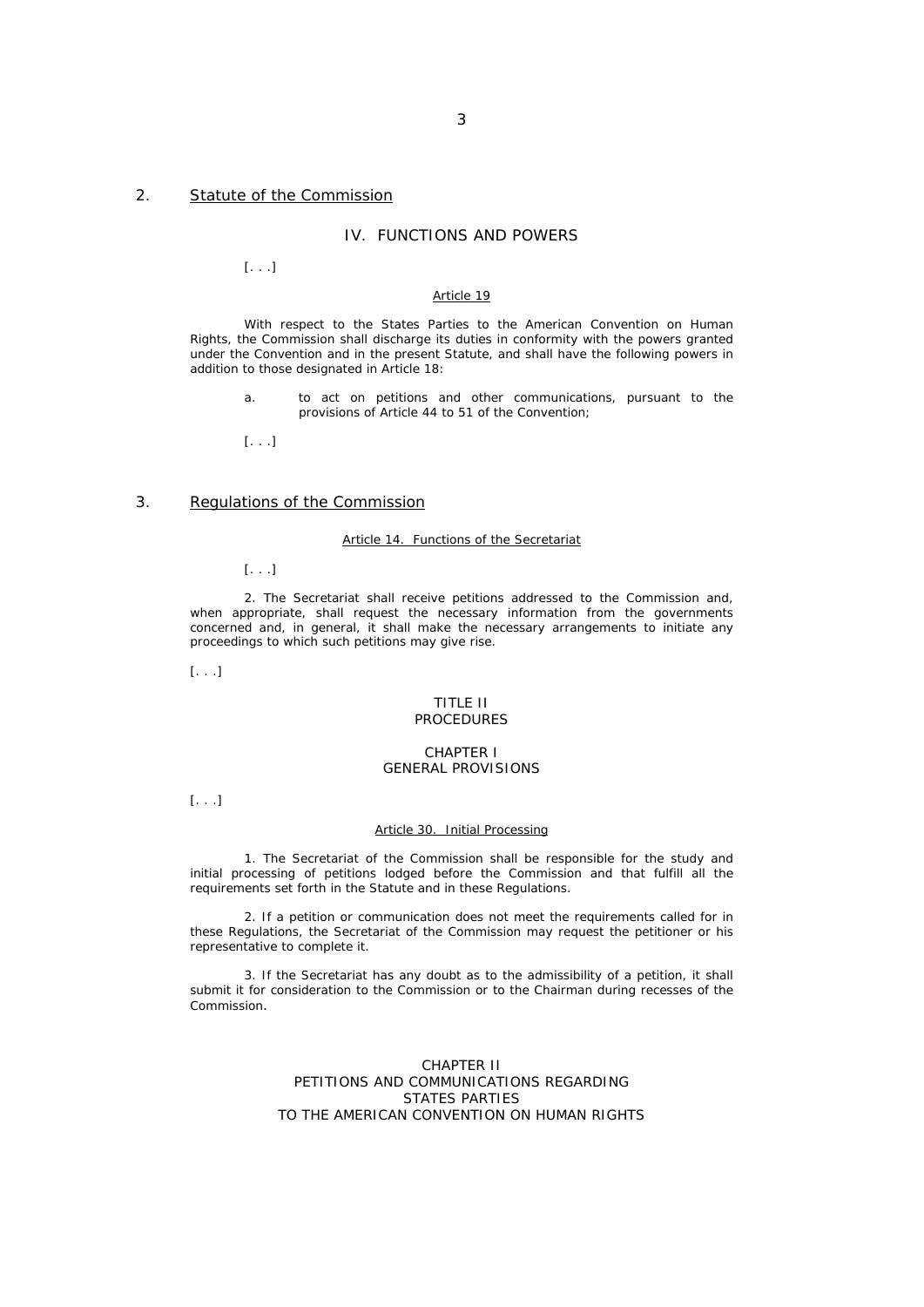#### Article 31. Condition for Considering the Petition

 The Commission shall take into account petitions regarding alleged violations by a state party of human rights defined in the American Convention on Human Rights, only when they fulfill the requirements set forth in that Convention, in the Statute and in these Regulations.

[. . .]

#### Article 33. Omission of Requirements

 Without prejudice to the provisions of Article 29, if the Commission considers that the petition is inadmissible or incomplete, it shall notify the petitioner, whom it shall ask to complete the requirements omitted in the petition.

[. . .]

#### Article 38. Deadline for the Presentation of Petitions

 1. The Commission shall refrain from taking up those petitions that are lodged after the six-month period following the date on which the party whose rights have allegedly been violated has been notified of the final ruling in cases where the remedies under domestic law have been exhausted.

[. . .]

## **III. Case Law**

- 1. 34. [. . .] The Court must, likewise, verify whether the essential procedural guidelines of the protection system set forth in the Convention have been followed. Within these general criteria, the Court shall examine the procedural issues submitted to it, in order to determine whether the procedures followed in the instant case contain flaws that would demand refusal **in limine** to examine the merits of the case. **(***Velásquez Rodríguez Case, Preliminary Objections***, Judgment of June 26, 1987. Series C No. 1, para. 34;** *Fairén Garbi and Solís Corrales Case, Preliminary Objections***, Judgment of June 26, 1987. Series C No. 2, para. 39;** and, *Godínez Cruz Case, Preliminary Objections***, Judgment of June 26, 1987. Series C No. 3, para. 37.)**
- 2. 37. Article 46(1) of the Convention lists the prerequisites for the admission of a petition [by the Commission] [. . .] **(***Velásquez Rodríguez Case, supra* **1, para. 37;** *Fairén Garbi and Solís Corrales Case, supra* **1, para. 42;**  and, *Godínez Cruz Case, supra* **1, para. 40.)**
- 3. 39. There is nothing in this procedure that requires an express declaration of admissibility, either at the Secretariat stage or later, when the Commission itself is involved. In requesting information from a government and processing a petition, the admissibility thereof is accepted in principle, provided that the Commission, upon being apprised of the action taken by the Secretariat and deciding to pursue the case (Arts. 34(3), 35 and 36 of the Regulations of the Commission), does not expressly declare it to be inadmissible (Art. 48(1)(c) of the Convention). **(***Velásquez Rodríguez Case, supra* **1, para. 39;** *Fairén Garbi and Solís Corrales Case, supra* **1, para. 44;** and, *Godínez Cruz Case, supra* **1, para. 42.)**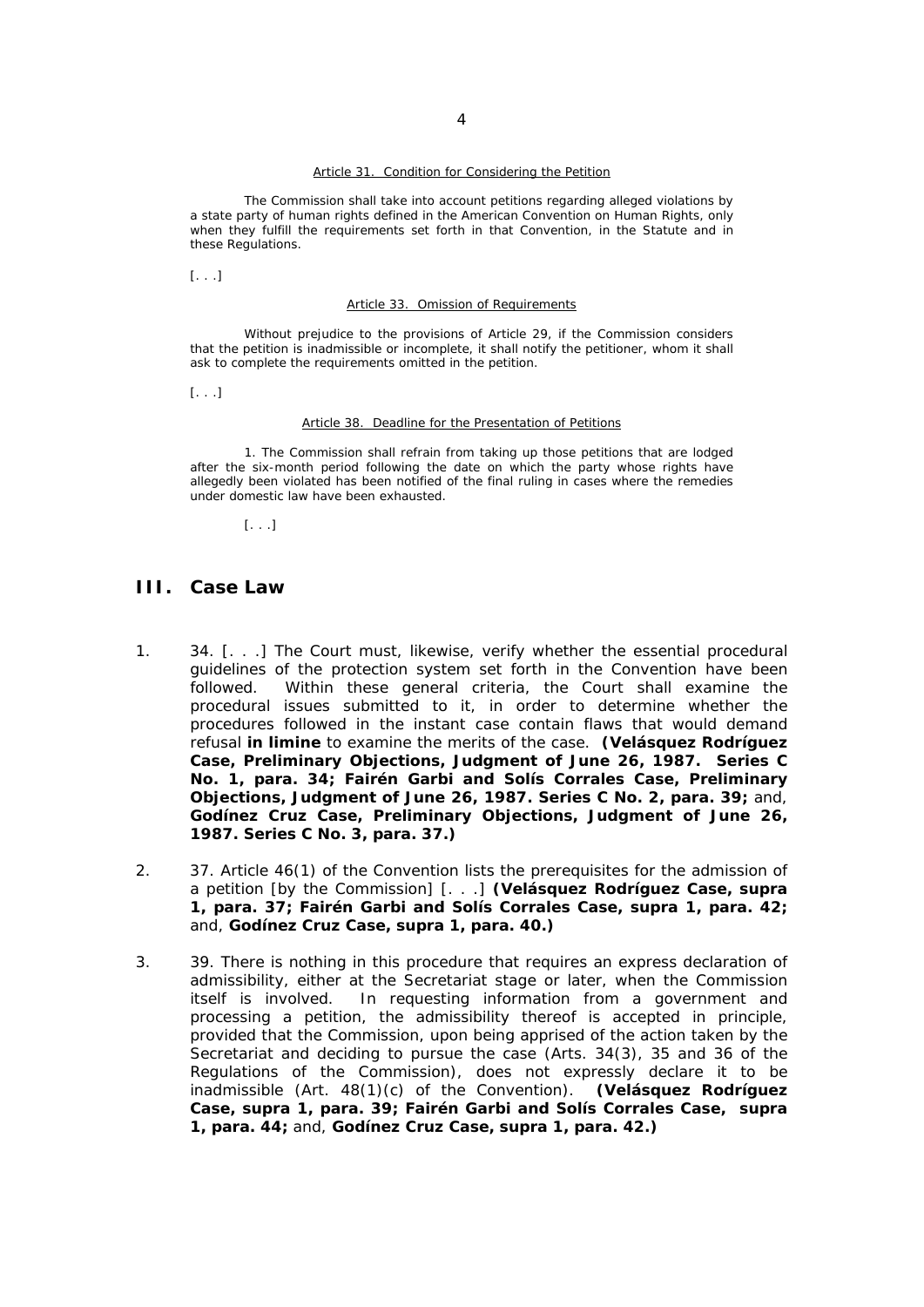- 4. 45. [. . .] the Commission enjoys discretionary, but by no means arbitrary, powers to decide in each case [. . .] **(***Velásquez Rodríguez Case, supra* **1, para. 45;** *Fairén Garbi and Solís Corrales Case, supra* **1, para. 50;** and, *Godínez Cruz Case, supra* **1, para. 48.)**
- 5. 29. [. . .] In exercising these powers, the Court is not bound by what the Commission may have previously decided; rather, its authority to render judgment is in no way restricted. The Court does not act as a court of review, of appeal or other similar court in its dealings with the Commission. Its power to examine and review all actions and decisions of the Commission derives from its character as sole judicial organ in matters concerning the Convention. This not only affords greater protection to the human rights guaranteed by the Convention, but it also assures the States Parties that have accepted the jurisdiction of the Court that the provisions of the Convention will be strictly observed. **(***Velásquez Rodríguez Case, supra* **1, para. 29;** *Fairén Garbi and Solís Corrales Case, supra* **1, para. 34;** and, *Godínez Cruz Case, supra* **1, para. 32.)**

## **IV. Conclusions and Vote**

1. That the petitioner complied with the exhaustion of domestic remedies requirement by presenting a writ of habeas corpus, the final decision on which was communicated to him on January 14, 1987.

2. That the period of six months referred to in Article 46(1)(b) of the Convention expired on July 14, 1987.

3. That the Commission received the petition on September 1, 1987, to wit, more than a month after the expiration of the six-month period.

4. That, according to the Convention and the Statute of the Commission, this six-month period is not of a procedural nature since it is contained in the part of the Convention relating to II. Means of Protection - Chapter VII. Inter-American Commission on Human Rights - Section 3. Competence. Consequently, I reiterate that this period has been established in order to determine the jurisdiction of the Commission, an aspect that, according to the Preamble of the Convention, constitutes the essential purpose of the treaty and cannot be modified by the organs entrusted with its implementation, that is to say, by the Commission and the Court.

5. The Commission did not observe and, in fact, failed to comply with the Convention, its Statute and its Regulations, none of which grant it arbitrary or discretionary powers in the area of jurisdiction, as can be seen from the applicable normative provisions transcribed above.

6. That in view of the fact that the Commission admitted the petition or complaint outside of the period established by the Convention, a situation that no declaration of the parties can validate since it is a matter of nonobservance of an express norm of the Convention, there is no basis for the Court to attach the importance it does to the note of the Government of Peru dated September 29, 1989, appearing on page 194 of the main case file, in its judgment on the preliminary objections in the instant case, which was adopted by majority vote.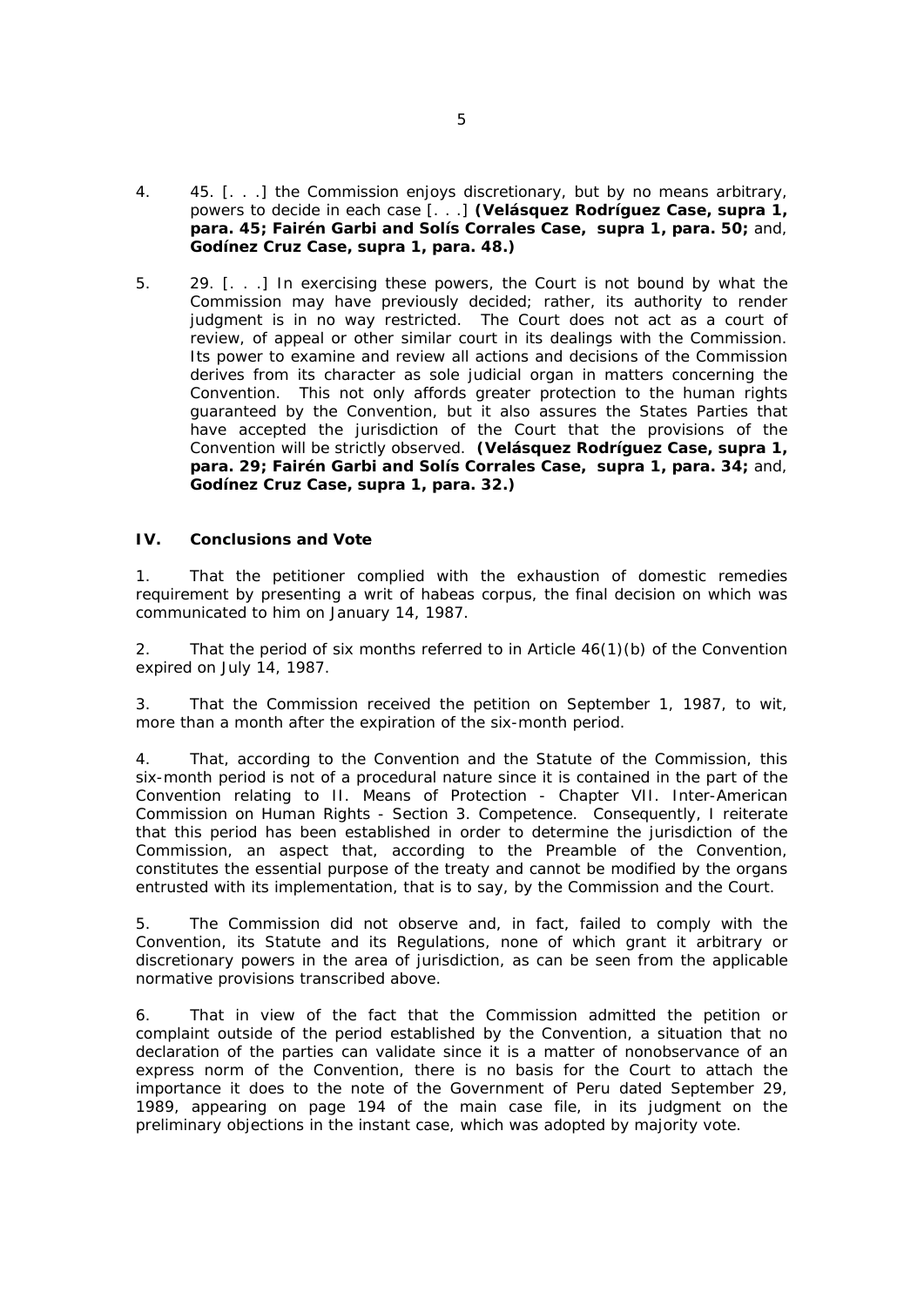7. That this irregularity is alleged by the Government of Peru on September 24, 1990, in a report appearing on pages 168 to 172 of the main case file before the Commission, as follows:

[. . .]

 1. The first observation that the Government of Peru must make with regard to the resolution in questions relates to point 1 of same, which states:

'To admit the petition bringing the instant case.'

 It should be pointed out here that, according to the text of that resolution, the complaint bears the date August 1, 1987 (even so, there is room for doubt as to whether the text of the resolution contains a material error, since information provided would indicate that the complaint was not brought until September 1).

 The Commission admitted the petition on the assumption that domestic remedies had been exhausted. As a matter of fact, on December 5, 1986, the Court of Constitutional Guarantees decided on appeal the petition of habeas corpus that had been initially submitted to the Trial Judge for Lima on July 16, 1986. The decision of the Court of Constitutional Guarantees was published in the Official Gazette "El Peruano" on January 14, 1987, thus concluding the exhaustion of domestic remedies.

 When the petition was lodged, assuming it was on August 1, 1987, more than six months had elapsed since the exhaustion of domestic remedies, that being the period fixed in paragraph (b) of Article 46 of the Inter-American Convention on Human Rights governing the jurisdiction of the Commission. Consequently, the Government of Peru considers that the Commission, motu propio (*sic*), should have declared the petition inadmissible pursuant to Article 47, paragraph (a), of the Convention on Human Rights, which provides that the Commission shall proceed thus when:

'Any of the requirements indicated in Article 46 has not been met.'

NOW, THEREFORE:

I vote that the Court hold:

First. The preliminary objection of lack of jurisdiction on the part of the Commission interposed by the Government of Peru to be well-founded, given that the petition or complaint was admitted after the expiration of the period established in Article 46(1)(b) of the Convention; and

Second. That the Neira Alegría *et al*. case be dismissed.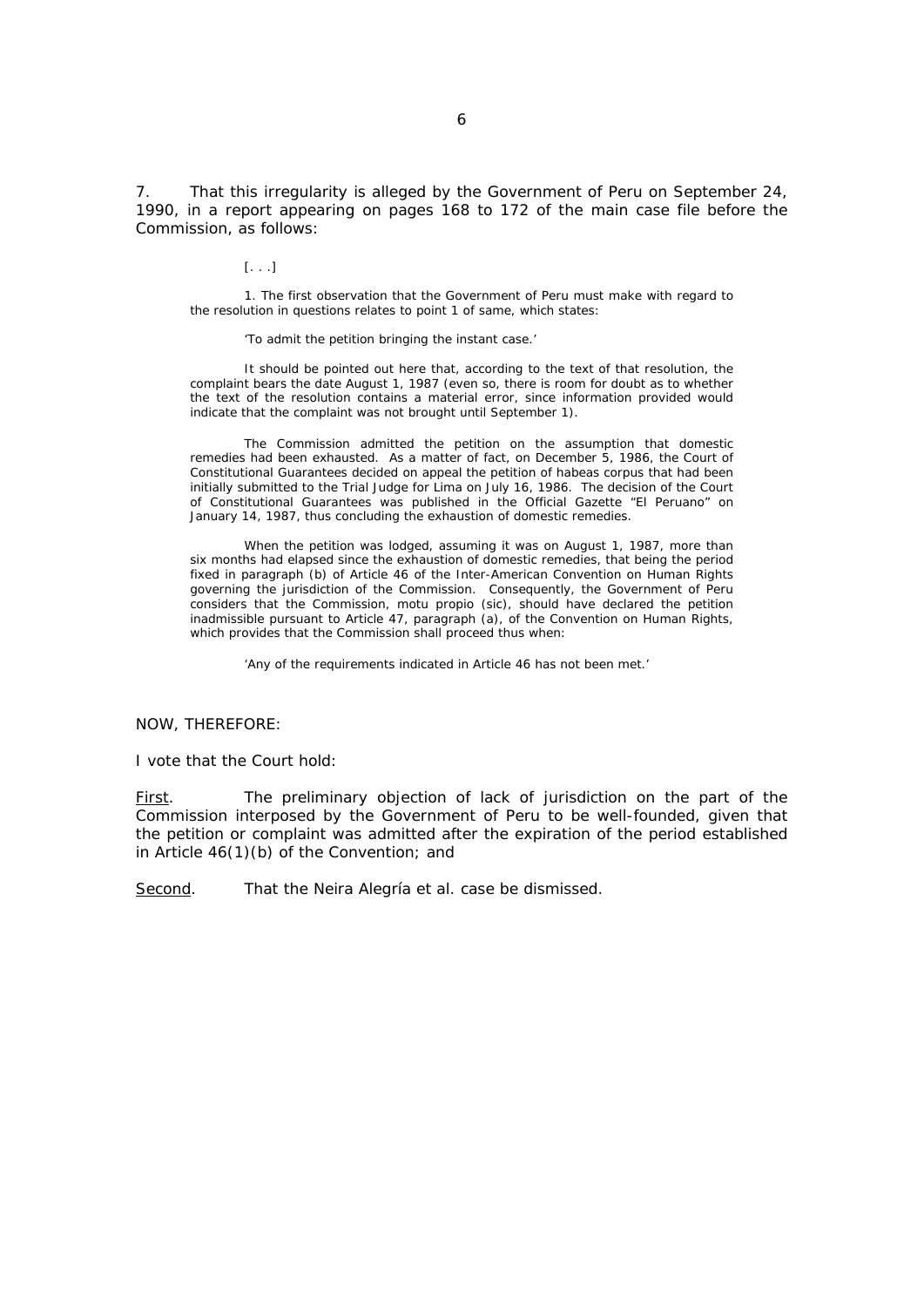## **Dissenting Opinion of Judge** *ad hoc* **Dr. Jorge E. Orihuela-Iberico**

## **on the Preliminary Objection of Expiration of the Time Limit for Submission of the Commission's Application**

**In the Case of Neira Alegría** *et al***.** 

- **I. Facts**
- **II. Normative Provisions**
- **III. Case Law**

## **IV. Conclusions and Vote**

## **I. Facts**

1. The Commission approved Report 43/90 during its 77th Session, at its Meeting N° 1057 of May 14, 1990.

2. By note of June 11, 1990, the Commission transmitted the report to the Government of Peru, indicating that the time-limits set out in the report would begin to run on the date of that communication.

3. By note of August 14, 1990, the Government of Peru requested the Commission to extend that period for 30 days in order to enable it to fully comply with the Commission's recommendations and in view of the fact that it had ordered the immediate preparation of a report on all actions taken in this case. The Government based its request on Article 34(6) of the Regulations of the Commission.

4. On August 20, 1990, the Commission advised the Government that it had granted the extension request for a period of 30 additional days, beginning on September 11, 1990.

In making this decision, the Commission:

[. . .] took special note of the following:

The grant of an extension of 30 days would in no way impair the international protection of human rights; rather, it might open the possibility of a 'settlement in this case,' as contemplated in Article 51(1) of the Convention;

b) The extension was for a reasonable length of time and had been requested within the time-limit specified in the Convention and in Report 43/90;

c) The request was reasonable and was based on weighty circumstances that warranted consideration, such as the short time that the new Administration had been in power and the promise of an immediate report on all actions taken in this case.

5. On September 24, 1990, in response to the Commission's Report 43/90, the Government transmitted to the Commission a report with three attachments.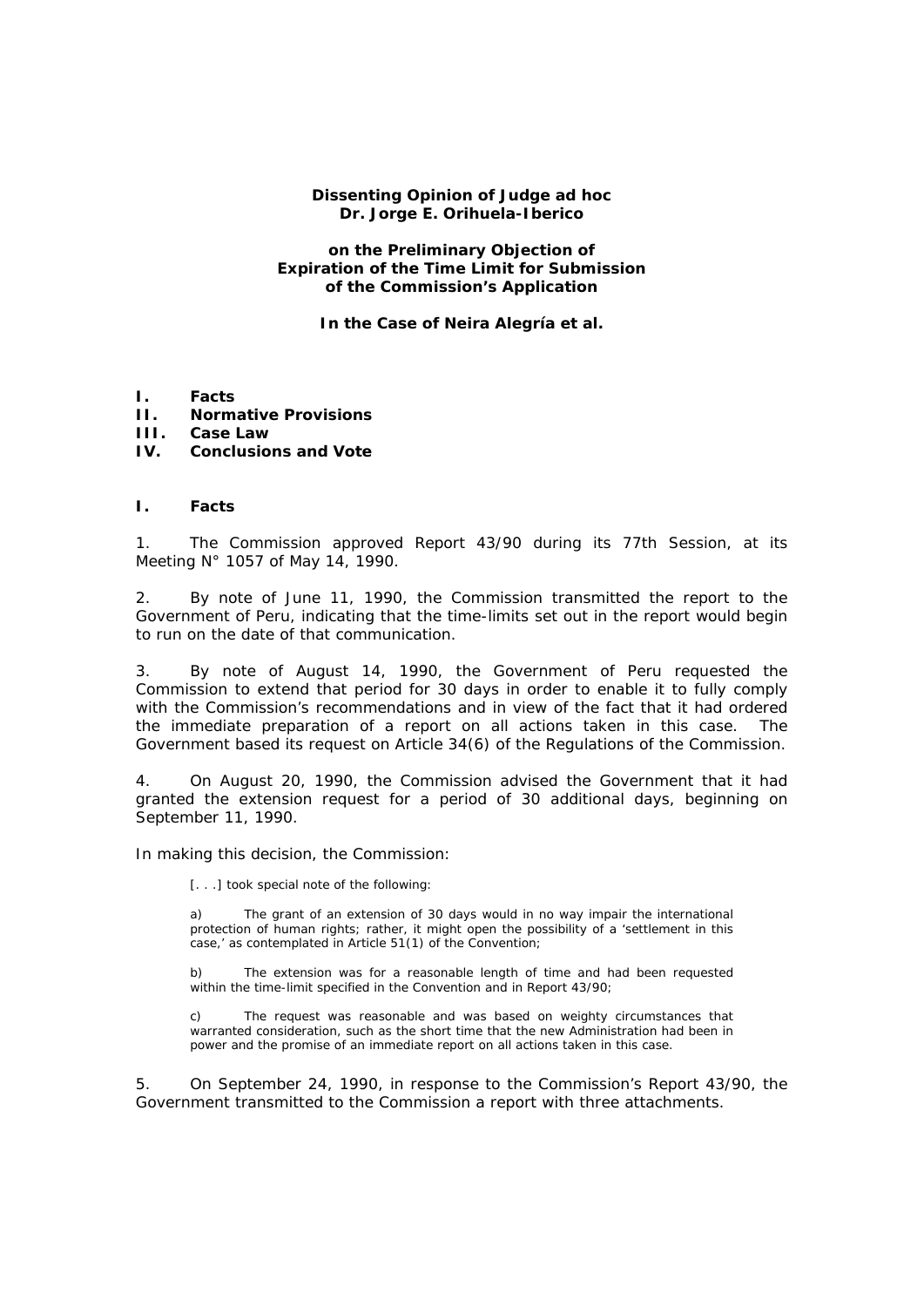In the aforementioned report, the Government of Peru requested that the Commission set aside Report 43/90, due to the lack of jurisdiction of the Commission. (This fact has already been evaluated and is addressed in point IV. 7 of the preceding vote, which finds the objection of lack of jurisdiction of the Commission to be well-founded.)

6. At Meeting 1085 of October 5, 1990, held during its 78th Session, the Commission *"decided to reconfirm its original decision to submit the case to the obligatory jurisdiction of the Court"* (page 21 of the Preliminary Objections file) because it considered the Government's reply to be unsatisfactory.

7. On October 10, 1990, the Commission submitted Case 10.078 to the Court.

## **II. Normative Provisions**

1. The Convention

#### CHAPTER VII-THE INTER-AMERICAN COMMISSION ON HUMAN RIGHTS

[. . .]

### Section 4. Procedure

[. . .]

### Article 51

 1. If, within a period of three months from the date of the transmittal of the report of the Commission to the states concerned, the matter has not either been settled or submitted by the Commission or by the state concerned to the Court and its jurisdiction accepted, the Commission may, by the vote of an absolute majority of its members, set forth its opinion and conclusions concerning the question submitted for its consideration.

[. . .]

### 2. Statute of the Commission

### IV. FUNCTIONS AND POWERS

#### Article 19

 With respect to the States Parties to the American Convention on Human Rights, the Commission shall discharge its duties in conformity with the powers granted under the Convention and in the present Statute, and shall have the following powers in addition to those designated in Article 18:

- a. to act on petitions and other communications, pursuant to the provisions of Articles 44 to 51 of the Convention;
- [. . .]

## 3. Regulations of the Commission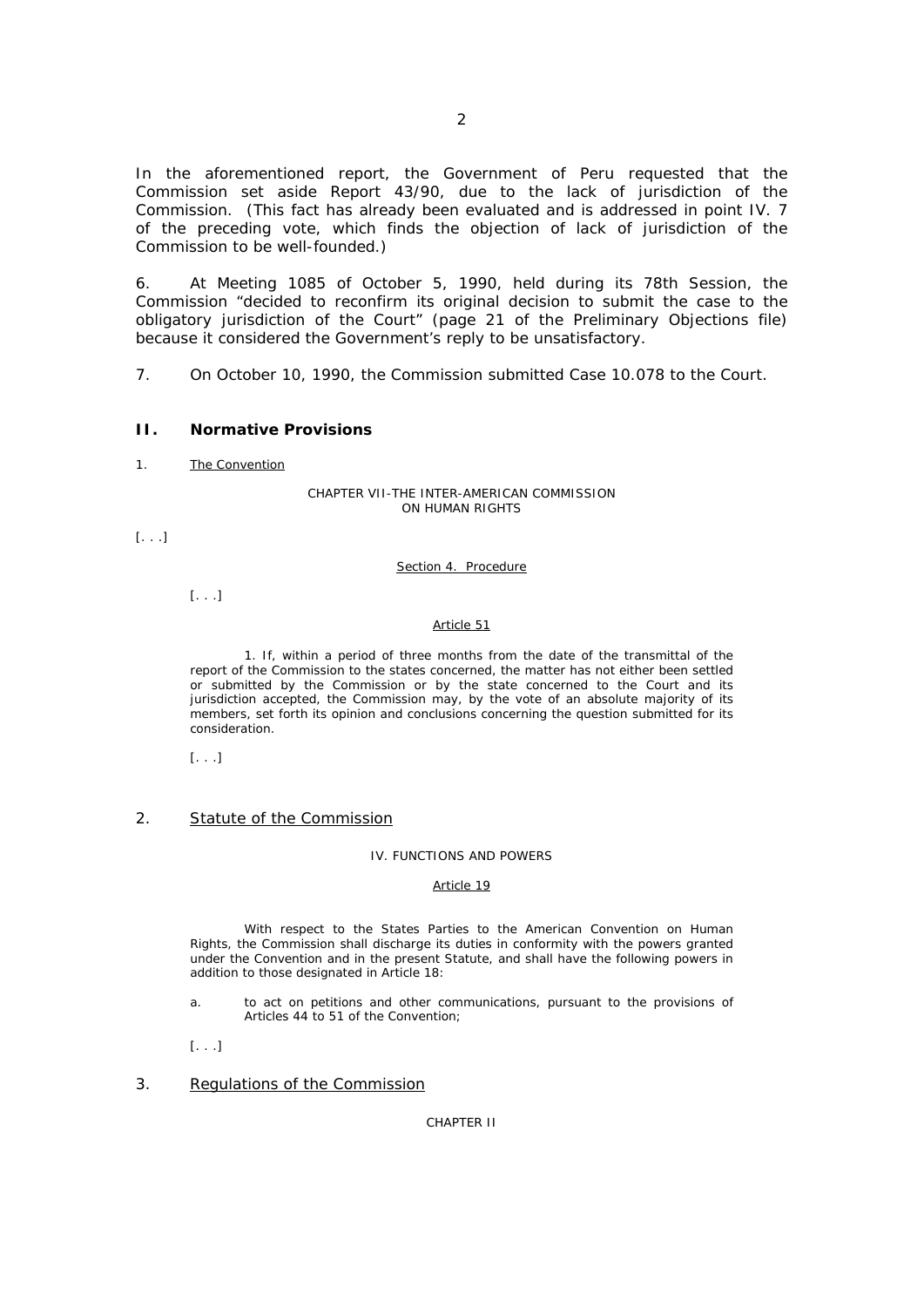#### PETITIONS AND COMMUNICATIONS REGARDING STATES PARTIES TO THE AMERICAN CONVENTION ON HUMAN RIGHTS

#### Article 34. Initial Processing

[. . .]

 6. The government of the State in question may, with justifiable cause, request a 30 day extension, but in no case shall extensions be granted for more than 180 days after the date on which the first communication is sent to the government of the State concerned.

[. . .]

#### Article 47. Proposals and Recommendations

[. . .]

 2. If, within a period of three months from the date of the transmittal of the report of the Commission to the States concerned, the matter has not been settled or submitted by the Commission, or by the State concerned, to the Court and its jurisdiction accepted, the Commission may, by the vote of an absolute majority of its members, set forth its opinion and conclusions concerning the question submitted for its consideration.

[. . .]

#### Article 50. Referral of the Case to the Court

 1. If a State Party to the Convention has accepted the Court's jurisdiction in accordance with Article 62 of the Convention, the Commission may refer the case to the Court, subsequent to transmittal of the report referred to in Article 46 of these Regulations to the government of the State in question.

## **III. Case Law**

- 1. 59. [. . .] the case is ripe for submission to the Court pursuant to the terms of Article 51 of the Convention, provided that all other requirements for the Court to exercise its contentious jurisdiction have been met. **(***Velásquez Rodríguez Case, Preliminary Objections***, Judgment of June 26, 1987. Series C No. 1, para. 59;** *Fairén Garbi and Solís Corrales Case, Preliminary Objections***, Judgment of June 26, 1987. Series C No. 2, para. 59;** and, *Godínez Cruz Case, Preliminary Objections***, Judgment of June 26, 1987. Series C No. 3, para. 62.)**
- 2. 62. Article 51 of the Convention, in turn, reads:

If, within a period of three months from the date of the transmittal of the report of the Commission to the states concerned, the matter has not either been settled or submitted by the Commission or by the state concerned to the Court and its jurisdiction accepted, the Commission may, by the vote of an absolute majority of its members, set forth its opinion and conclusions concerning the question submitted for its consideration.

Where appropriate, the Commission shall make pertinent recommendations and shall prescribe a period within which the state is to take the measures that are incumbent upon it to remedy the situation examined.

When the prescribed period has expired, the Commission shall decide by the vote of an absolute majority of its members whether the state has taken adequate measures and whether to publish its report.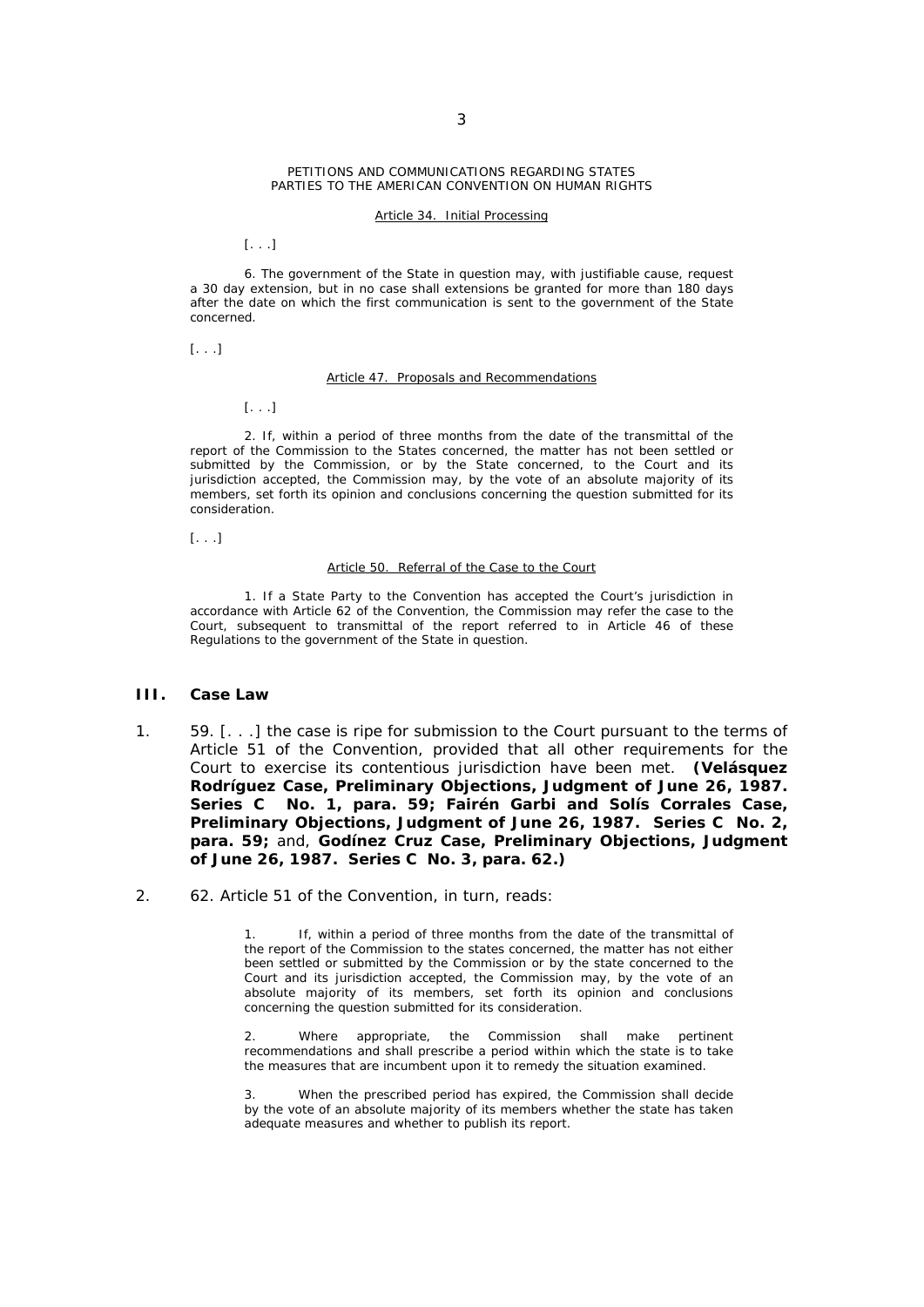The Court need not analyze here the nature of the time limit set by Article 51(1), nor the consequences that would result under different assumptions were such a period to expire without the case being brought before the Court. The Court will simply emphasize that because this period starts to run on the date of the transmittal to the parties of the report referred to in Article 50, this offers the Government one last opportunity to resolve the case before the Commission and before the matter can be submitted to a judicial decision. **(***Velásquez Rodríguez Case, supra* **1, para. 62;** *Fairén Garbi and Solís Corrales Case, supra* **1, para. 62;** and, *Godínez Cruz Case, supra* **1, para. 65.)**

3. 63. Article 51(1) also considers the possibility of the Commission preparing a new report containing its opinion, conclusions and recommendations, which may be published as stipulated in Article 51(3). This provision poses many problems of interpretation, such as, for example, defining the significance of this report and how it resembles or differs from the Article 50 report. Nevertheless, these matters are not crucial to the resolution of the procedural issues now before the Court. In this case, however, it should be borne in mind that the preparation of the Article 51 report is conditional upon the matter not having been submitted to the Court within the three-month period set by Article  $51(1)$ . Thus, if the application has been filed with the Court, the Commission has no authority to draw up the report referred to in Article 51. **(***Velásquez Rodríguez Case, supra* **1, para. 63;** *Fairén Garbi and Solís Corrales Case, supra* **1, para. 63;** and, *Godínez Cruz Case, supra* **1, para. 66.)**

# **IV. Conclusions and Vote**

1. The Commission had the opportunity to submit case 10.078 to the Court until September 11, 1990.

2. Since the request for an extension presented by the Government of Peru is not contemplated in the normative provisions in force, it was not only inadmissible but also relied erroneously on Article 34(6) of the Regulations of the Commission, a provision that governs a different stage of the proceedings and is not here applicable. The Commission should have denied the request and pointed out that the period of three months still had 20 days to run before its expiration. And furthermore, it lacked authority to grant an extension of this term fixed in a treaty.

3. In extending a period fixed by the Convention, the Commission not only exceeded the bounds of its jurisdiction, but also, by so doing, placed itself in a position that made it legally impossible to submit the case to the Court. It did not, however, lose its power to sanction Peru through the publication of its report.

4. The authority to extend or prolong the 90 day period is not granted to the Commi-

ssion in any article of the Convention, nor does the latter contemplate the States requesting such an extension.